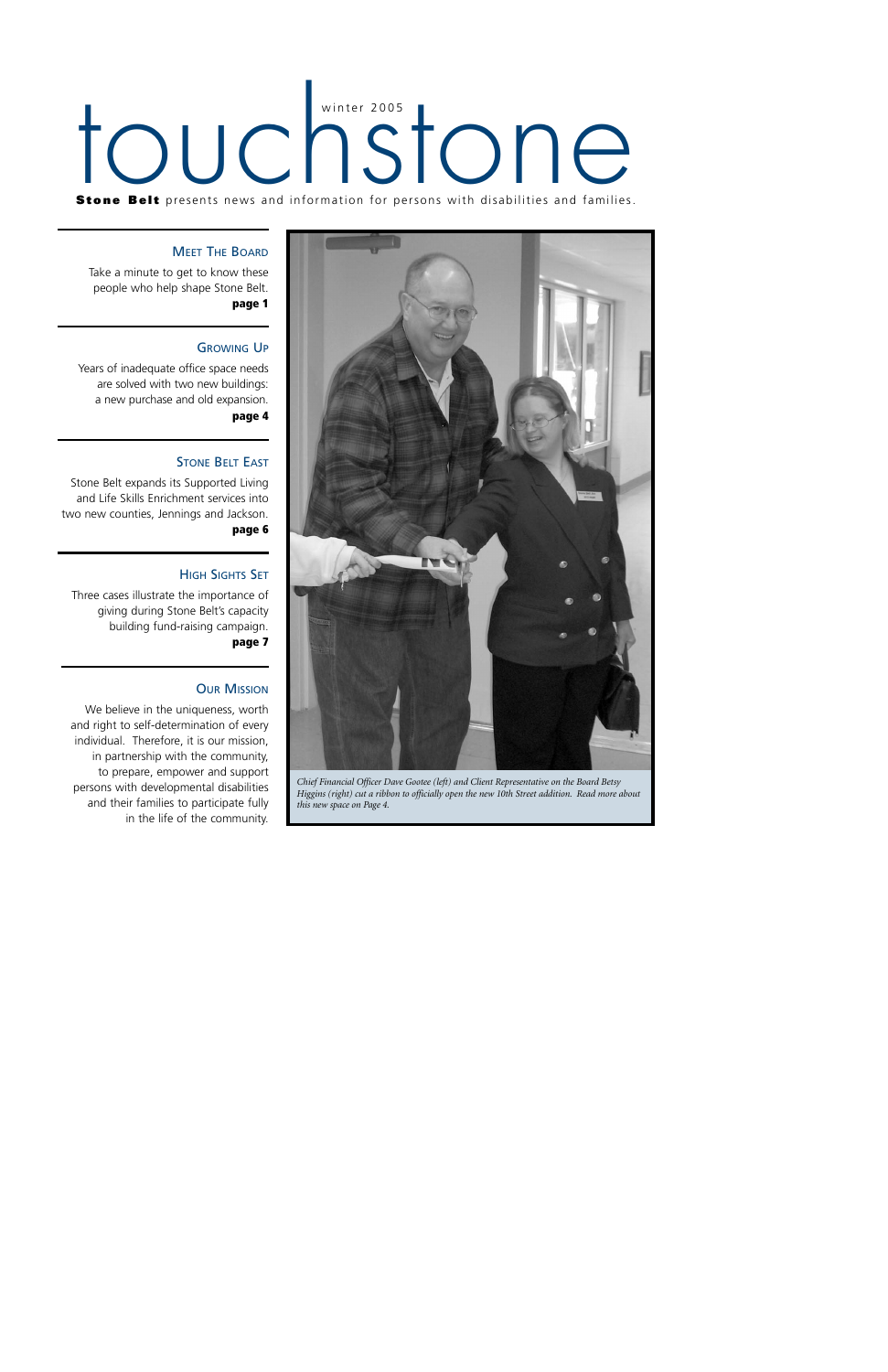Vice Chancellor for Enrollment and Professor of Educational Leadership and Policy Studies at IU

BOARD TENURE Four years, first time as president



**OCCUPATION** Retired Information Systems Corporate Division Director at Eli Lilly

INTERESTING FACT Lived in Russia after Perestroika started

#### PRESIDENT **DON HOSSLER**



**OCCUPATION** Station Manager for WTIU Bloomington

#### **OCCUPATION**

**OCCUPATION** Economic Development Coordinator of Middle Way House, Inc.

BOARD TENURE Seven years

INTERESTING FACT

Ed previously served as President of the Arc of Indiana.

#### VICE PRESIDENT **ED OTTING**

**OCCUPATION** Special Education Teacher

BOARD TENURE Three years

**OCCUPATION** Retired Businessman

INTERESTING FACT Phil has won a regional Emmy Award for his work at WTIU.

#### SECRETARY **PHIL MEYER**



**OCCUPATION** Branch Manger for Employment Plus, Inc. in Bloomington

#### BOARD TENURE

Charlotte has also served as President, Vice President and Secretary

#### INTERESTING FACT

**OCCUPATION** Retired Piano Professor at IU

Has been President of the Board of Trustees for Indiana State University.



TREASURER **CHARLOTTE ZIETLOW**

> **OCCUPATION** Retired Lumberjack

BOARD TENURE Four years. Also serves on Stone Belt's Human Rights Committee.

**OCCUPATION** Stone Belt 10th Street and TIS College Bookstore

INTERESTING FACT Has taught several Stone Belt clients in her classes.

#### MEMBER CLASS OF 2005-2007 **VICKI BAKER**



**OCCUPATION** Business Development Director at the National Educational Service

BOARD TENURE Has served as President, Treasurer, Secretary and Past President

**OCCUPATION** Retired Business Owner

> INTERESTING FACT Tim has been involved with the Arc movement since 1961.

#### MEMBER CLASS OF 2005-2007 **TIM HINES**



**OCCUPATION** Professor of Astronomy at IU

#### BOARD TENURE Newly elected this year

INTERESTING FACT Cathi enjoys playing tennis, traveling and is learning to play the guitar.

MEMBER CLASS OF 2005-2007 **CATHI CANFIELD**

BOARD TENURE Six years

INTERESTING FACT Henry's wife Celicia is an Interior Designer who helped choose colors for Stone Belt's 10th Street expansion.

PAST PRESIDENT **HENRY UPPER**



#### BOARD TENURE

Has served on the Stone Belt board and Owen County Arc board

#### INTERESTING FACT

After an accident years ago Charlie changed his life for the better.



MEMBER CLASS OF 2003-2005 **CHARLIE BRADLEY**

**OCCUPATION** Attorney at the Eric Koch Law Firm in Bloomington

BOARD TENURE Four years

INTERESTING FACT Betsy is a Stone Belt client. She is also on the Arc of Indiana board.

> WINTER 2005 • touchstone • **Stone Belt 1**



**OCCUPATION** Business Office Director at Ivy Tech

MEMBER CLASS OF 2003-2005 **BETSY HIGGINS**



BOARD TENURE Two years

#### INTERESTING FACT

Has been involved in not-for-profit issues for over 15 years.



MEMBER CLASS OF 2004-2006 **DAVE GREGOIRE**



BOARD TENURE Is a member of the LARC board. Joined Stone Belt's board in 2003.

INTERESTING FACT Owned Conva Care Services, a family business for 28 years.

#### MEMBER CLASS OF 2004-2006 **PATRICK ROBBINS**



#### BOARD TENURE

Has been on the board for over 10 years and has served in every position.

#### INTERESTING FACT

Born and raised in Philadelphia, Pennsylvania.



MEMBER CLASS OF 2005-2007 **STUART MUFSON**

The Stone Belt board of directors consists of 15 elected members. There are five officers including a President, Vice President, Secretary, Treasurer and Past President. There are also representatives from Lawrence and Owen counties as well as one Stone Belt client. According to board bylaws, at least five members must be parents or guardians of persons with developmental disabilities.

Each year the board of directors adopts a written service plan identifying goals, objectives and policies to promote Stone Belt's mission. The board also evaluates the effectiveness and efficiency of Stone Belt programs.

Board meetings are held the third Monday of each month at 7 p.m. in Stone Belt's main conference room at its 10th Street facility. The meetings are open to anyone interested in attending.

Officers and members are nominated each year at the Annual Meeting. Current board members and Stone Belt's CEO are responsible for recruiting new members. If you are interested in serving on Stone Belt's board of directors or any of its other committees contact Leslie Green at 332-2168, ext. 249 or email lgreen@stonebelt.org. New volunteers are always needed and welcome. Read on to learn more about this year's board.

> BOARD TENURE Two years

INTERESTING FACT Barbara spent a number of years abroad championing human rights issues.

#### MEMBER CLASS OF 2004-2006 **BARBARA WILSON**



## spotlight

## *Members have many responsibilities*



BOARD TENURE Newly elected this year

INTERESTING FACT Graduated from Ball State University and recently moved from Anderson, IN.

#### MEMBER CLASS OF 2005-2007 **DOUG GILES**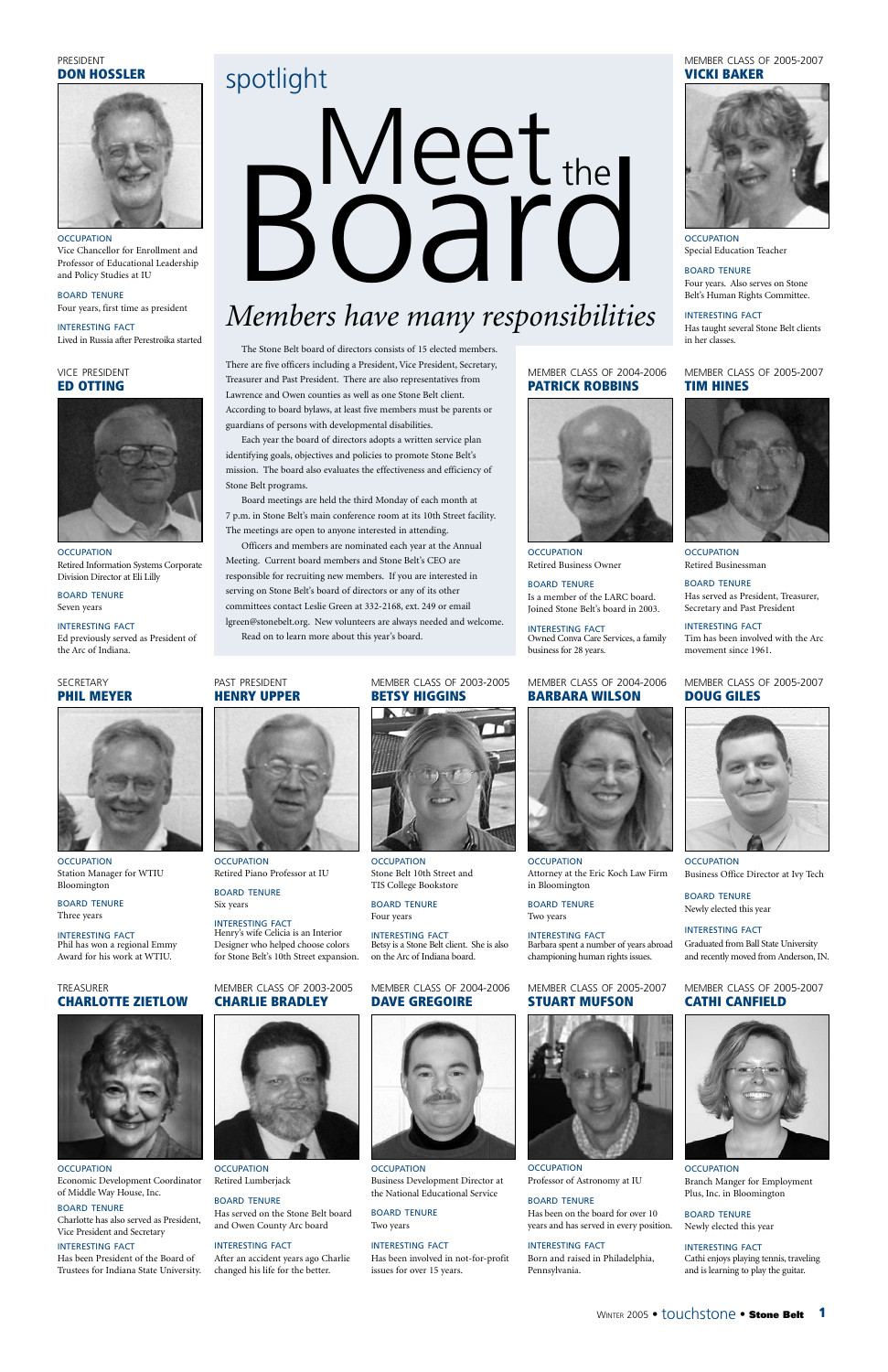*Nobody succeeds beyond his or her wildest expectations unless he or she begins with some wild expectations. — Ralph Charell, Author*

Life at Stone Belt is anything but boring these days. Some of our energetic program development is part of our strategic initiatives (things we've planned) and some of them are opportunities that have been afforded to us. Stone Belt has never been afraid of taking on ambitious projects and now we are certainly living up to this reputation in a big way.

As you will read in this issue our space expansion planning has come to fruition. We are presently moving into our 10th Street addition and the

new location on Adams Street. The Adams Street building will house a fully staffed outpatient mental health clinic with a specialization in serving people with developmental disabilities. This gives us the opportunity to really move forward with our Professional Services – now named Milestones, Clinical and Health Resources.

In addition, our Infant and Child Developmental Services and part of our Community Employment program will be conveniently located close to some of our community partners in the Landmark area. The 10th Street expansion will eliminate the overcrowding of our burgeoning Supported Living and Life Skills Enrichment programs. Look for open house and ribbon cutting



activities for both these locations. And, as we have been moving along with these planned activities, our reputation for quality services brought us two new opportunities. First, we received referrals for 10

residents of Muscatatuck State Developmental Center who were looking for supported living arrangements. Although these individuals bring intense challenges because of their behavioral support needs, our supported living staff quickly jumped at the chance to provide them with an opportunity for a new life in the community. Second, we have been asked by the Jackson County Arc to provide Life Skills Enrichment activities in Seymour. This will start after February 1. While both of these initiatives were unplanned, we are excited about the opportunity to meet the wants and needs of these new clients and their families.

The energy of the staff toward accomplishing all of our initiatives is outstanding. They never shirk from

a challenge and have impressed everyone with their drive, expertise and enthusiasm. I think you, our stakeholders, can be very proud to be associated with such fine professionals. I know I am.

We know that many challenges, both programmatic and financial, lie ahead of us, but our expectations for a progressive and successful future are great. As always, thank you for your ongoing support of Stone Belt Arc.

With Wild Expectations,

J. li Seun

#### **MANAGEMENT TEAM**

Leslie Green: Chief Executive Officer David Gootee: Chief Financial Officer Kim Hodges: Director of Stone Belt of Owen County (SOI) Vickie Fry: Director of Financial Services Brad Galin: Director of Human Resources Bitta DeWees: Director of Employment and Personal Resources Maureen Gahan: Director of Milestones Larry Pejeau: Director of Development and Marketing Shirley Stumpner: Director of Infant and Child Development Services Jack Clark: Director of Management Information Systems Tonya Vandivier: Director of Group Living Dottie Stewart: Director of Supported Living

#### **2 Stone Belt • touchstone • WINTER 2005**

#### **WINTER 2005 ISSUE 11**

Touchstone is published quarterly by: Stone Belt 2815 East 10th Street Bloomington, Indiana 47408 812.332.2168 www.stonebelt.org

Editor: Cheryl Paul Advertising: Stacey Ryner

Touchstone is distributed free of charge to families, friends, businesses and partners of Stone Belt.

#### **BOARD OF DIRECTORS**

President: Don Hossler Vice President: Ed Otting Secretary: Phil Meyer Treasurer: Charlotte Zietlow Past President: Henry Upper

#### **BOARD MEMBERS**

Stuart Mufson, Vicki Baker Charlie Bradley, Dave Gregoire Betsy Higgins, Tim Hines, Patrick Robbins, Barbara Wilson, Cathi Canfield, Doug Giles

## touchstone

**Leslie Green** Chief Executive Officer

## from the CEO New year brings with it changes, growth

Stone Belt is an ever growing and evolving organization and periodically there is a need to update publications to reflect our image. We are so excited to offer you a first look at *Touchstone*, our newly named and designed quarterly newsletter. 2005 brings to Stone Belt not only many program initiatives, but also changes in the way we publish information. Starting with this flagship edition, Touchstone will replace the Mainstream News.

Touchstone's new design will help make this possible. The larger page size will allow for more articles and pictures. In addition, the new magazine-style format will help with readability. We hope these changes will quickly give you the information you want and need.

It was a long-overdue but easy decision to replace the title of *The Mainstream News*. The term mainstream was extensively used in this business during the '70s and '80s and referred primarily to mainstreaming children with disabilities into regular schools. Today "mainstreaming" is not commonly used, but is instead replaced with words like inclusion – one of Stone Belt's core values.

The title *Touchstone* brings with it a fresh outlook. On the surface Touchstone might seem like a witty play on words, but delving deeper into its definition reveals it has a lot in common with Stone Belt's mission. A touchstone is a hard black stone once used to test the quality of gold or silver. We feel *Touchstone*, will be a great instrument to attest to the quality of our programs, values and mission. *Touchstone* is

## from the editor Introducing *Touchstone*

also defined as a criterion and a standard on which a judgment is based. We hope your judgment of *Touchstone* and its contents will be positive

*Touchstone* will be packed with familiar articles you love like program spotlights and the message from the CEO, as well as many new features like client spotlights and photo spreads. We hope you will find this information interesting and entertaining.

We welcome your feedback in any way. It is important to us to know we are reaching you and giving you articles with information you are interested in because you are part of Stone Belt's extended family. Let us know if there's something you would like to read about or if you want to get involved with one of our many programs.

There are many parts of Stone Belt that we want you to learn more about. This issue brings to you information about our board of directors. Take a minute to get to know these people who help shape Stone Belt. There are several spotlights about our growth profiling new buildings and program changes. Finally, you can learn about our 2005 fund-raising campaign. With a goal of \$200,000, it will take a lot of support from readers like you. Find out why you should help and how you can make a difference.

Thank you for your continued support. We look forward to many more years of collaboration together.

*If you have any feedback about Touchstone* >*please contact editor Cheryl Paul at 332-2168, ext. 261 or email cpaul@stonebelt.org.*

## calendar of events

#### **March 8 Employer Awards Ceremony** 2 to 3:30 p.m.

Bloomington Convention Center Cook Group Room 302 South College Avenue For more information contact Elizabeth Hall at 332-2168, ext. 234 or email ehall@stonebelt.org.

#### **March 8 Aktion Club Meeting**

4 to 5 p.m. Stone Belt 10th Street, Main Conference Room For more information contact Ann Dininger at 332-2168, ext. 247 or email adininge@stonebelt.org.

#### **March 17 Job Club Meeting**

4 to 5 p.m. Stone Belt 10th Street Main Conference Room Special Guest: Mary Banks, Front Office Manager for Four Winds Resort. For more information contact Elizabeth Hall at 332-2168, ext. 234 or email ehall@stonebelt.org.

#### **April 25 Dr. Brazelton Parent Night** 7 to 8:30 p.m.

Jackson Creek Middle School Auditorium. Community night. Free to attend. Dr. Brazelton will talk then parents can participate in a question/answer session.

#### **April 26 Dr. Brazelton Seminar**

8 a.m. to 4 p.m. Ivy Tech Commons. Advanced registration required with minimal fee. Various speakers. For more information on either event or to register call Karen Serfling at 349-3787 or email kserflin@stonebelt.org.

#### **May 30 Memorial Day**

Stone Belt's day program facilities and offices will be closed.

#### **July 4**

**Independence Day** Stone Belt's day program facilities and offices will be closed.

#### **September 5 Labor Day**

Stone Belt's day program facilities and offices will be closed.

#### **November 24 & 25 Thanksgiving**

Stone Belt's day program facilities and offices will be closed.

#### **December 23 & 26 Christmas Observance**

Stone Belt's day program facilities and offices will be closed.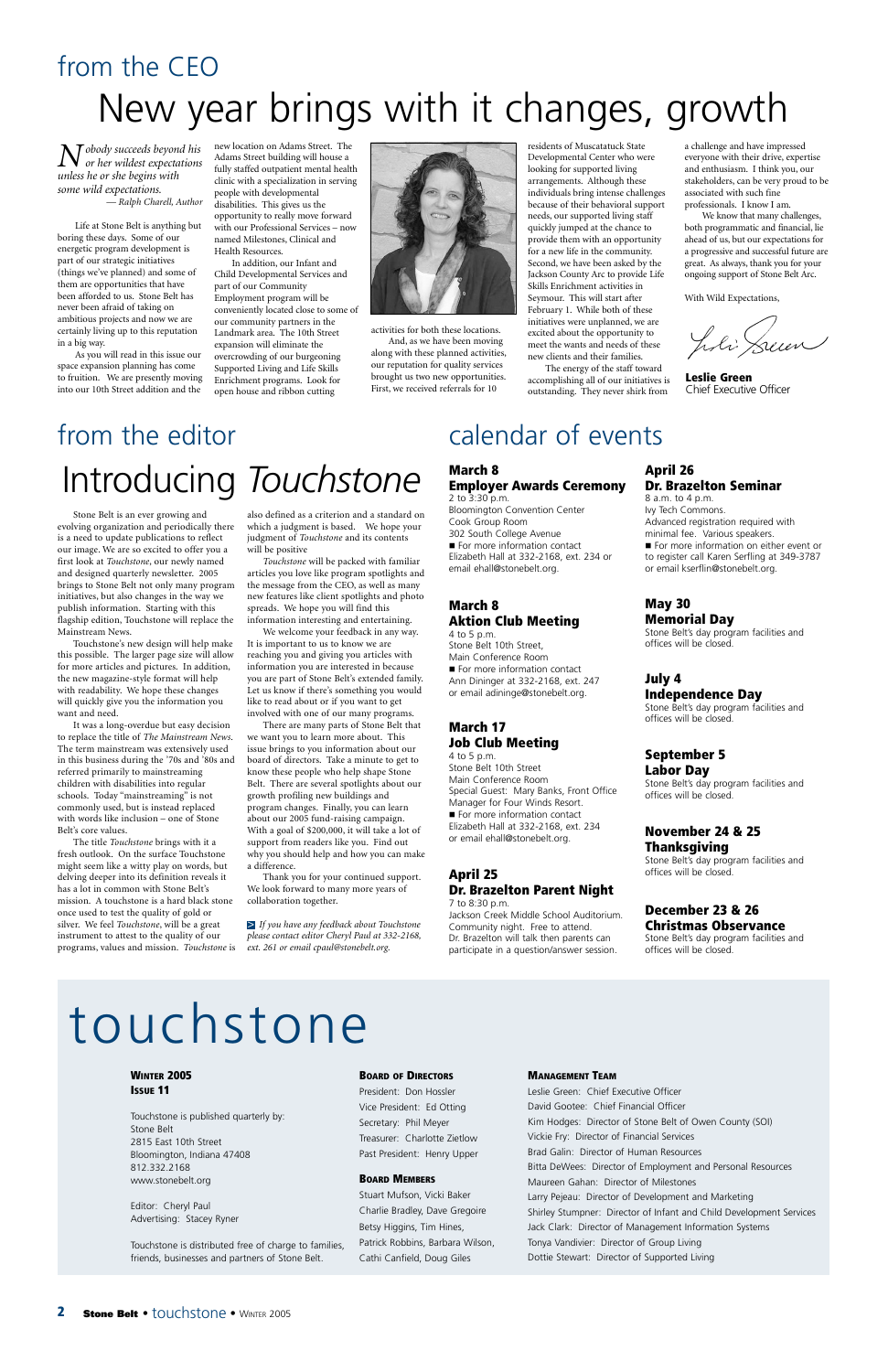### of note

#### **A CREEPY OCTOBER**

What do haunted fire trucks, magicians, surprise prizes and creepy trees have in common? They were all part of Stone Belt's 2004 Halloween Celebration.

The festivities kicked off the beginning of October with weekly staff drawings. Staff entered their names via email and each week five entries were drawn for a variety of prizes including gift certificates to the Stone Belt store and area restaurants.

As the month progressed there were two "Show Your Halloween Colors" days where staff and clients were encouraged to wear black and orange. Other ongoing events throughout the month included tree decorating, a centerpiece contest and a decorating contest.

A party on October 29 capped off the festivities with a food tent, magic show by Extreme Magic, a haunted attraction and fire truck, music, food and costume contests.

A group of Stone Belt staff dubbed the "Pumpkin People" planned the activities. The committee was led by MIS Director Jack Clark, "The Great Pumpkin." A special thank you goes out to all who made the month of events a success.

#### **DR. T. BERRY BRAZELTON OFFERS SEMINAR IN BLOOMINGTON**

Dr. T. Berry Brazelton, a renowned pediatrician, will host a seminar in Bloomington in April. The two-day educational program is designed to support parents and health-care professionals and is offered for groups interested in parenting and child development.

The first day of the seminar is a Parent Community Evening. This event will be held on Monday, April 25 from 7 to 8:30 p.m. at Jackson Creek Middle School Auditorium. It is free to attend.

During this presentation Dr. Brazelton combines an informative topical presentation with an interactive question and answer period. His talk focuses on infant and child development, contemporary parenting issues and the ten stresses that parents face today.

The second day of the event is a Professional Seminar. This event will be held Tuesday, April 16 from 8 a.m. to 4 p.m. at Ivy Tech State College Commons. Advanced registration and a small fee will be required for this event.

This full-day of lectures combines Dr. Brazelton's expertise with three other Seminar faculty, all



eminent in their fields. This seminar is most frequently attended by nurses, pediatricians, psychologists, social workers, and professionals in early intervention, childcare and early childhood education. For more information or to register for the Professional Seminar call Karen Serfling, Family Resource Center Manager at 812-349-3787 or email kserflin@stonebelt.org.

#### **UNITED WAY CAMPAIGN WRAPS UP**

Throughout November Stone Belt participated in an internal United Way campaign. In Monroe and Owen counties there are 24 member agencies that benefit from contributions from the community. Lawrence and Bartholomew counties also have United Way agencies that need funding. Stone Belt and the Lawrence County Arc (our partner who supplies our building in Bedford) both receive allocations from their United Way campaigns.

This year employees raised \$8,344. This amount is added to the Monroe County United Way Campaign which reached its goal of raising \$1.6 million. Stone Belt staff members in other counties could direct their contribution to their home county or to a specific agency.

The United Way's mission is to "improve people's lives by mobilizing the caring power or our community." About 1 out of every 3 residents in Monroe County are impacted by United Way services like food, medication, after-school programs and first aid classes. To learn more about the United Way in Monroe County log on to www.monroeunitedway.org.



After 17 years with Stone Belt, Karen Scherer, Director of Stone Belt of Lawrence County (LARC) has resigned effective February 4.

While Scherer doesn't have any definite future plans she is looking forward to a new adventure.

Karen started at 10th Street as an Employment Consultant in the early days of our Supported Employment program. She progressed to the positions of Team Leader and Marketing Specialist. She trained many Employment Consultants on the best techniques for job development and many other aspects of community employment. Karen's excellent skills helped build the successful employment programs we still have today.

Five and a half years ago, Karen took on a new challenge by becoming the Director of LARC. It is easy to see the many improvements she has made there.

Most recently, Karen conceptualized and actualized A¢¢ents, a store designed to employ clients and provide independent revenue. Karen is also the visionary of the new Career Advancement Services (CAS) program that is being developed at LARC.

Karen has always brought new ideas and energy to her work. She will be missed greatly by staff, clients and the Bedford community. Stone Belt wishes her the best in the future.



#### **CHRISTMAS TREE DONATION**

Stone Belt decorated a Christmas Tree for the Bloomington Hospital Foundation Silent Auction on December 3.

The Stone Belt tree was titled "Diamonds." It was a joint effort by both staff and clients. The inspiration for the tree design came from a recent project where diamonds were used on a belt to represent the many facets and services of Stone Belt. Designers chose to carry this theme through to the Christmas tree and continue to use the diamonds to represent Stone Belt.

To begin making the ornaments, diamonds were cut from leather donated by Stone Belt Leather Works. Stone Belt Art Teacher Karen Holtzclaw then had clients paint the diamonds. Next staff added extra touches that made the ornaments sparkle. Finally, the embellished ornaments were placed on the tree.

There were six large trees, six small trees and seven wreaths auctioned at the event. Stone Belt's tree was purchased by Julie Slaughter for \$200. Slaughter had a special interest in the Stone Belt tree because her son Owen works here. Slaughter donated the tree back to a Stone Belt group home.

Funds raised during the auction will be used to purchase an infant warmer for the special care nursery at Bloomington Hospital.

#### **CEO GREEN RECEIVES HONOR**

Stone Belt CEO Leslie Green was recently awarded the Rebecca McDonald Award from the Indiana Association of Persons in Supported Employment (IN-APSE) at the state conference in Indianapolis on December 7.

APSE, The Network on Employment, is a membership organization formed in 1988 to improve and expand integrated employment opportunities, services and outcomes for persons with disabilities.

The Rebecca McDonald Award honors the memory of Ms. McDonald, who was a tireless advocate for supported employment and a dedicated friend and promoter of APSE. She passed away in August of 1999 after a long and valiant struggle with breast cancer.

Green was recognized for the award because she strongly embodies the principles of APSE and is a credit to the memory of Rebecca McDonald through her commitment to the mission of APSE and her hard work in improving and expanding employment services and outcomes in Indiana.

She has served three years as a conference committee co-chair and will complete a two year term as board president this year. Through her presence and leadership in the organization, she has demonstrated the importance of person-centered service and competitive, community-based employment.

#### **LEATHER WORKS HOSTS BUSINESS AFTER HOURS EVENT**

On October 21, Stone Belt Leather Works hosted Business After Hours, a networking event sponsored by the Bloomington Chamber of Commerce.

Leather Works is a new division of Stone Belt that offers a variety of leather products. Business After Hours attendees could view the leather showroom and a take a tour of the production facilities.

Light food was catered by Middle Way Food Works, Stone Belt's partner in the event. Food Works is a new catering business venture by Middle Way House. Middle Way House is a domestic violence and rape crisis center in Bloomington. Big Red Liquors sponsored a cash bar with beer and wine. To keep the party lively, Grand Rouge, a local band, also played during the event.

CEO Leslie Green helped plan the event. "We received so many compliments. It was a great resource for meeting other area businesses and showing them our products," Green said.

#### **FINAL AWARD CEREMONIES HELD**

In late fall Stone Belt held its final two award ceremonies. Stone Belt of Bartholomew County's Annual Celebration was October 25 while Stone Belt of Owen County's Annual Meeting was November 6.

Bartholomew County's celebration was held at Stone Belt's Columbus office and started with refreshments, followed by a welcome from Dan Mustard, Employment and Personal Resources (EPR) Team Leader, and Susan Russ, Assistant Director of EPR. The welcome was followed by a message from Stone Belt CEO Leslie Green.

Next, Human Resources Director for the City of Columbus, Chuck Boll issued a statement proclaiming October as Disability Employment Awareness Month in Columbus. Finally awards were handed out. Winners were: Advocate of the Year, Mary Brown; Community Partner of the Year, Horizon House; Educator of the Year, Nancy Lewis of Columbus North High School; Employer of the Year, C.L. Miller Home Planning and Building; Outstanding Client Employment, Helen Warmouth; and Outstanding Client Life Skills Enrichment, Jessica Gault.

The meeting ended with closing remarks given by Stone Belt EPR Director Bitta DeWees.

Stone Belt of Owen County's Annual Meeting is sponsored by the Owen County Arc. It featured Stone Belt's services and the excellent partnership that exists between the organizations.

Owen County's meeting opened with an invocation by Sweet Owen Industries Manufacturing Supervisor Adam Hill which was followed by Director Kim Hodges handing out Client Awards. Winners were: Outstanding Client Manufacturing, Rocky Freeman; Outstanding Client Life Skills Enrichment, Cookie LaHue; Outstanding Client Employment, Jeff Stillions; Sweet Owen Jester, Vaughn Monroe; Ms. Congeniality, Electa Holsapple; and Mr. Congeniality, Greg Johnson. A special recognition for 15 years at Sweet Owen Industries was also awarded to Herb Fisher, Sheryl Jones, Jenny Ross, Terry Smith and Myra Hawkins. Following client awards participants were treated to a buffet dinner catered by Kim Hale.

Following the dinner Stone Belt CEO Leslie Green spoke, then staff awards were handed out. Winners were: Client Selected Staff, Suzy McDonald; Volunteer of the Year, Mike Turpin; Residence of the Year, Options for Better Living's Jefferson Street Home; Industry of the Year, Cook Urological; Employer of the Year, Owen Valley Health Campus; Special Recognition, Amanda Hodges; Employee of the Year Employment Services, Marsha Greable; Employee of the Year Life Skills Enrichment, Julie Webb; Employee of the Year Manufacturing Services, Mary Lopossa; and Outstanding Sweet Owen Employee, Teresa Bible.

The event ended with an auction, which is unique to Owen County's meeting. Twenty-nine gift baskets filled with a variety of items were auctioned. The baskets were created with donations from area businesses.



*Helen Warmouth, Outstanding Client Employment at Columbus Annual Celebration*

*Teresa Bible, Outstanding Sweet Owen Employee at Stone Belt Owen County Annual Meeting*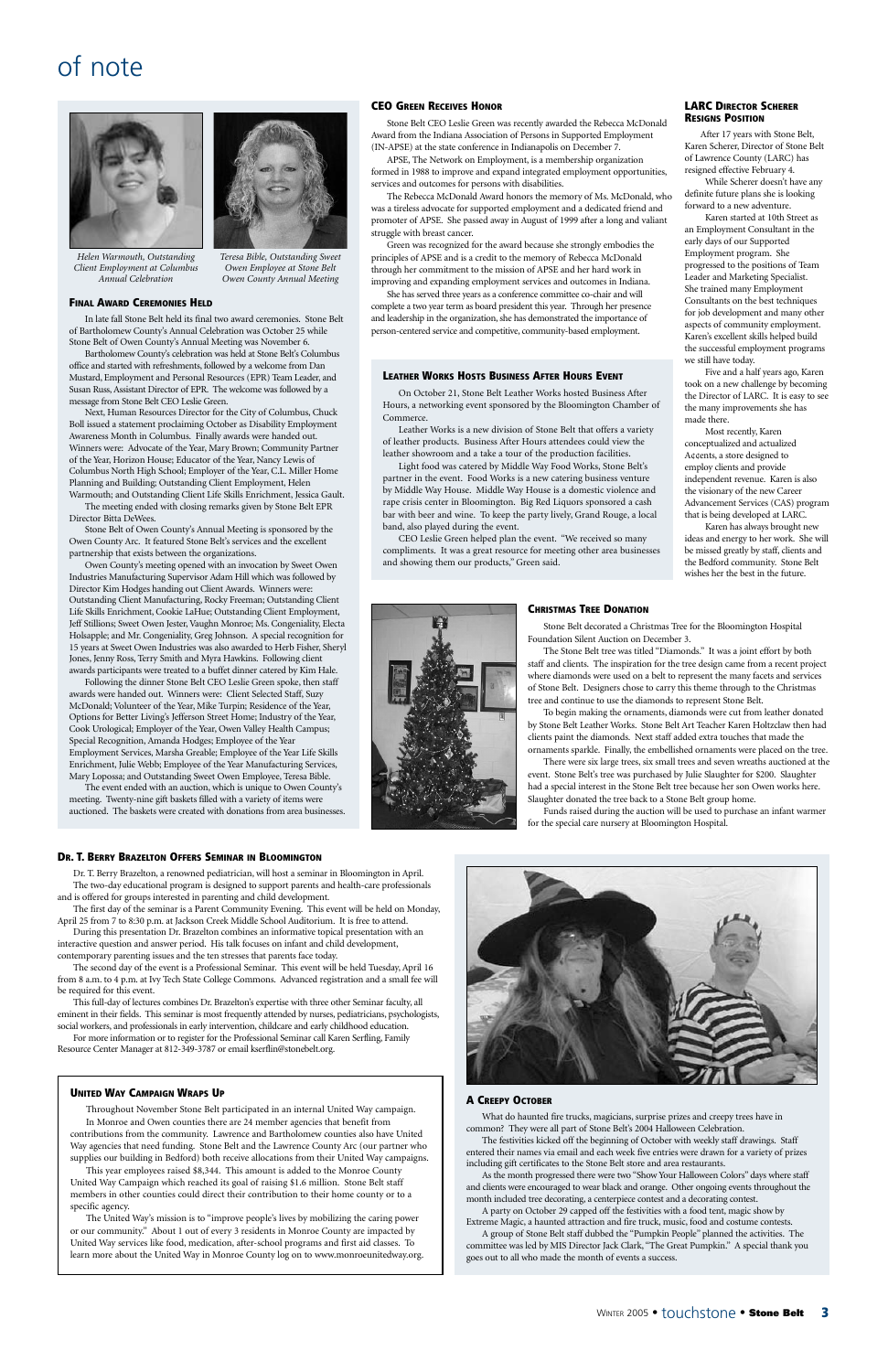### growing up

## Growth sparks new spaces

2005 brings many exciting new endeavors to Stone Belt of Monroe County. These include a newly purchased office space on South Adams Street as well as a new addition to our 10th Street building.

#### **ADAMS STREET PURCHASE**

With the purchase of a building at 550 South Adams Street Stone Belt has taken a major step toward solving its space difficulties.

In November, Stone Belt signed an agreement with the Rogers Group to buy the building for \$1.2 million. Staff started moving in January 20.

The 17,000-square-foot concrete block structure will be used to house Stone Belt's Infant and Child Developmental Services (ICDS) program — including First Steps, a statewide program catering to preschoolers who have developmental disabilities or are at risk for developmental delays; and Monroe County Healthy Families, a statewide program designed to strengthen families by providing education and support services to parents.

The new facility will also house Stone Belt's Milestones program (see page 5 to learn more) as well as some employment services for clients.

These programs, along with Supported Living

program staff, were formerly housed in a rental unit on 2nd Street in Bloomington. This lease expired in January and in the months leading up to it, Stone Belt decided it was perfect timing to find a larger space in closer proximity to some of its important community partners.

The Adams Street building is adjacent to professional businesses at Landmark Center such as Southern Indiana Pediatrics, Vocational Rehabilitation and Workforce Development. This location in the heart of the medical community is also ideal for many of our Milestones programs including Psychological Services and Health Care Coordination.

"The location is great," said Stone Belt Development Director Larry Pejeau. "It's in the heart of town and close to Landmark, where there are a lot of health-care providers we work with."

All the programs housed at 2nd Street were limited in their growth potential by their lack of space. The new Adams Street building will vastly improve Stone Belt's ability to meet the increasing demand for our services.

Pejeau said purchasing the new building is also a fiscally responsible move that will brighten Stone Belt's long-term future.

At the end of the 2004 fiscal year Stone Belt completed an evaluation of its facilities' operating costs. One result of this was the recognition that purchasing a new building could be accomplished for only a small increase annually to what was paid in leasing expenses. The 17,000-square-foot facility is more than twice as large as the rented office space.

"It's increased our equity to the point where we've been able to secure a long-term, tax-free bond at a very low interest rate," Pejeau said.

That said the new facility will require about \$250,000

worth of renovations — including equipment, furnishings and modifications. Stone Belt is applying for a Community Development Block Grant from the City of Bloomington to help with repairs. This is federal money from the Department of Housing and Urban Development that is distributed by cities. In order to receive a CDBG grant 51% of the business must serve city residents. Stone Belt will be notified if they have received the grant in June.

Staff members moved into the new facility at the end of January. Milestones services will be located on the first floor of the building, however there will be different entrances for its programs. Customers for clinical services including Psychiatry and Counseling will enter through Suite B, located on the South side of the building. Customers for health services including case management, nursing and speech therapy will enter through Suite A, located on the North side of the building.

Infant and Child Developmental services will be located on the second floor of Adams Street. Customers for ICDS should enter through Suite A and use the stairs to reach the second floor.

Once all are settled into the new facility there will be a ribbon cutting and open house activities planned.

#### **10TH STREET EXPANSION**

Last March, Stone Belt broke ground on a new 8,000-square-foot, two story addition at its 10th Street facility — its first expansion since the 1970s.

The \$800,000 metal and stone addition will provide much needed office space and programming space for clients. Some amenities of the building include four large accessible restrooms, a permanent training room, several new conference rooms and a long-term storage space. Financed in part with a \$100,000 Community Development Block Grant, the building was completed in January.

In addition to providing new programming possibilities, the space will also allow supported living program staff to move from its rented space on 2nd Street. This will enable staff to be in closer proximity to their clients and other employees with whom services must be coordinated at 10th Street.

The original 10th Street building was built in 1970 at a cost of \$512,000 to provide services to 120 clients and 50 employees. The warehouse was constructed in 1974 to provide employment opportunities through recycling. An addition to the original 10th Street structure was completed in 1976 to provide services to 75 more clients, bringing the total to 195. Today, Stone Belt serves approximately 400 clients at its 10th Street building. Close to 200 employees also work in the building.

The need for an expansion is far overdue. The addition brings the 10th Street facility's total size to about 58,000-square-feet.

*To take a tour of either the new Adams Street building* >*or 10th Street addition please contact Development Director Larry Pejeau at 332-2168, ext. 279.*

### construction timeline

#### before



*The empty space between the the workshop (left) and the warehouse (right) before construction began.*



*The corridor between the workshop and warehouse (left) was demolished to make way for the addition.*

#### the early days

#### halfway there



*Concrete walls and floors have been erected. A stairway connects the addition's two floors. Next the roof will be added.*

#### the home stretch



*A view of the completed addition from the outside between the workshop (left) and the warehouse (right). The room above will be used for conferences and training.*

#### **Stone Belt • touchstone • WINTER 2005**



*Stone Belt purchased 550 South Adams Street in November. The new building will house Stone Belt's Infant and Child Developmental Services (ICDS) and Milestones programs.*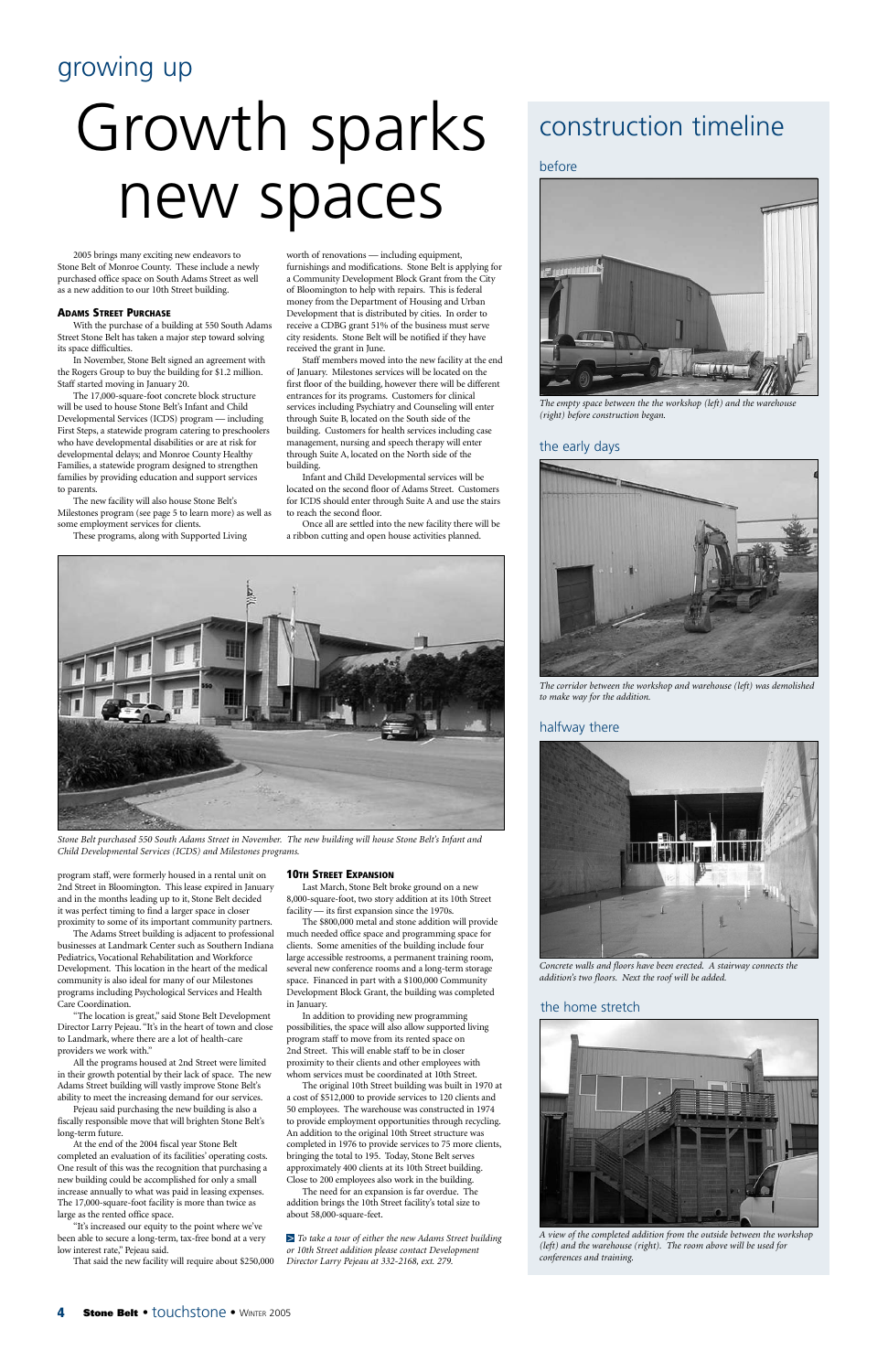Stone Belt's Professional Services department has been given a new name: Milestones, Clinical & Health Resources.

After months of brain-storming possible names, Milestones was chosen by a group of Stone Belt staff members.

The decision to rename Professional Services was made after the department started to include a diverse group of programs. The new name will better reflect these offerings which include: psychiatric and psychological services, counseling and psychotherapy, behavioral support services, speech and language services, nursing, case management, and consultation.

Milestones is a multi-disciplinary department that is a division of Stone Belt. Staff members have a lot of expertise in very specialized areas. With this in mind, one goal is to grow Milestones as a resource for the community.

A logo to reflect the chosen name was created by the Development Department and a team of staff from Milestones. The logo will be used on Milestones' new Adams Street sign, letterhead, business cards, advertising and many other materials.

Along with Milestones' new name comes a new building to call home. The new Adams Street offices (see story on Page 4) will play a big part in supporting future growth.

One of the biggest benefits of the new office space is that for the first time all Milestones staff members will be located in the same building. This will allow for much improved collaboration.

Another exciting change that is taking place within Milestones is the addition of a psychiatrist to the staff. Dr. M. Melinda Weakley started this new position January 31. To learn

**MILESTONES** 



CLINICAL & HEALTH **RESOURCES** 

more about Dr. Weakley see story at right.

For the past year Stone Belt has been looking to hire a full-time staff psychiatrist, but factors like a shortage of psychiatrists in the area and high turnover rates in the business, made the search hard.

Up until now Stone Belt has had a psychiatrist on contract, Dr. Sajal Bose who would spend only a few hours a week treating patients. This worked for a while, but the program's needs grew to be much greater than this. To better service its clients, the decision was made to hire a full-time doctor.

"By hiring our own psychiatrist we will be able to assure that our client's psychiatric needs are met," said Maureen Gahan, Milestones Program Director.

At Milestones, Dr. Weakley, a board certified psychiatrist, will treat individuals with developmental disabilities as well as children and adolescents. She will also continue to serve some of her current clients.

"Her focus is good for our

mission. She works in a collaborative model with counselors, therapists and behaviorists," said Gahan. "This is perfect for us because that is what Milestones is about: focusing on all facets of care. With all these resources pooled at one location there will be a lot of specialized talent to choose from."

Milestones hopes that as part of its growth it can target individuals with developmental disabilities who have been under served in their psychiatric needs.

To help with this, Behavior Support Specialist Katherine O'Brien has been promoted to Manager of Behavioral Support Services. She will develop and supervise all behavioral services and assist with growing all Milestones' psychological services.

"Up until now we were under serving our clientele," said Gahan. "Our rental facility was inadequate as a therapy facility. Now that our space needs have been met we are on our way to growth."

One final area where growth is imminent comes with the expansion of Stone Belt East residential services (see story on Page 7 to learn more). With many new clients to serve in Bartholomew, Jennings and Jackson counties, Milestones hopes to increase its behavioral supports, health care coordination and case management programs in that area.

It is hopeful that with all of these exciting new changes Milestones will grow to meet the needs of people with developmental disabilities in South Central Indiana.

*If you are interested in any of* >*Milestones' services or have any questions about the program contact Program Director Maureen Gahan at 333-6324, ext. 284 or email mgahan@stonebelt.org.*

## Professional Services gets new name

## it's all in a name

## breaking away CLS divides into two programs

In its seven year history, Stone Belt's Supported Living program has grown tremendously. The program started in 1997 serving one client and today serves almost 100 making it larger than the Group Living program.

This rapid and substantial growth has led to Stone Belt's Community Living Services (CLS) program's decision to divide into two smaller, separate programs. Group Living and Supported Living, previously grouped under CLS, will now each become their own individual programs.

The Group Living program will be headed by Tonya Vandivier, current CLS Director. Tonya has worked at Stone Belt for over 13 years in CLS and has been program director since November 2003.

The Supported Living program will be headed by new director Dottie Stewart, previously Assistant Director of CLS. To learn more about Stewart

see the story at right.

When it was decided to split the two programs Vandivier chose to stay with Group Homes. "I started working in Group Homes and have been involved with them for all 13 years of my career at Stone Belt," she said. "The logical choice for both programs was for me to stay with Group Homes and give Dottie the chance to be promoted to Supported Living Director. She has a lot of experience in that area."

The separation will also help develop Stone Belt's new Supported Living sites in Jennings, Jackson and Bartholomew counties. These areas have a large potential for growth with the recent inclusion of former Muscatatuck clients as well as opportunities for several other additions. For more on these changes please see the story on Page 6.

The division of CLS should not have any impact on services to clients. There will only be positive benefits as a result of the change. The programs will only grow stronger as Vandivier and Stewart have the ability to spend more time focusing on their individual programs.

Vandivier is excited about future growth for both of the programs. "Our challenges will continue to be that of maintaining the very best staff possible in every setting so that the needs of our clients will continue to be met with the highest quality of standards as our Stone Belt tradition has always provided. This is definitely something we're ready to meet and we look forward to improving services," she said.

*This is Milestones' new logo. It was designed to reflect the chosen name. The image is of a winding road, symbolic of the paths we take in life.*

Fate would have it that Milestones and Dr. M. Melinda Weakley found each other at exactly the right time.

Milestones was growing frustrated with a year-long search for a psychiatrist that kept coming up empty and Dr. Weakley had just given her resignation at her last position, hoping to find something that was more within her professional interests.

Dr. Weakley heard about Stone Belt's job opening via word of mouth

and applied. She was then invited for an interview. During the interview Milestones Director Maureen Gahan was convinced Dr. Weakley was exactly what Milestones was looking for: someone well-known in the community, someone that already had a full and thriving practice, someone familiar with individuals with developmental disabilities, someone interested in working with children and adolescents, and someone who had a good business sense. All



Gahan could do after the interview and ensuing job offer was hope Dr. Weakley was feeling similarly about Milestones.

On the other hand Dr. Weakley was equally impressed with Milestones' offerings. She was ready to jump into a new opportunity and be involved from the ground up. There were also things that made the decision easier. She already treated many of Stone Belt's clients and it was important to her that she work at an organization where patients come first.

"At my interview I was impressed with the happiness of the staff and the good work environment. Everyone was so positive. This definitely made me want to come to Stone Belt," Weakley said.

Dr. Weakley is a graduate of the University of Louisville School of Medicine and completed her psychiatric residency at the Indiana University School of Medicine. She is well-known in Bloomington for her work with children and adolescents, as well as individuals with developmental disabilities.

Dr. Weakley has been employed by the Center for Behavioral Health, Bloomington Hospital and most recently, Meadows Hospital. At Stone Belt she looks forward to being a part of the many opportunities and growth awaiting Milestones. She cites the desperate need in the community for Milestones' services.

"I'm so excited to be part of such a terrific organization. I'm coming in at the perfect time, prepared for changes and ready to contribute," she said.

### *Milestones hires Psychiatrist*

Dottie Stewart has been named Director of Stone Belt's newly independent Supported Living program.

Stewart was formerly Assistant Director of CLS; from here she was promoted to her new position. "It seemed a natural choice to promote Dottie," said CEO Leslie Green.



"Her years of experience and knowledge about Supported Living make her a perfect fit."

Stewart is a native Hoosier who was born in Indianapolis and has never left the state. She has worked at Stone Belt since 2003, but has been in the business of rehabilitative services for over 38 years. She started her career in 1967 as a special education teacher after graduating from IUPUI with a degree in education.

Stewart has also worked as an Intermediate Care Facility/Mental Retardation (ICF/MR) surveyor and Program Director for the Indiana Department of Health for 11 years. In this job she surveyed group homes, large facilities for people with developmental disabilities and state operated facilities. While in

this position she worked on a national task force to develop a new federal survey protocol that was outcome based. She was also a panelist on the first Presidential Listening Session for people with developmental disabilities.

In 1996 Stewart made the decision to leave state employment and became the administrator for a large residential provider in south west Indiana. She stayed in that position until 2002 when she moved back to central Indiana and worked for the Bureau of Developmental Disabilities (BDDS) as a waiver specialist until she joined the Stone Belt team in 2003.

Stewart has kept busy during the early days of her transition with the recent growth of Stone Belt's Supported Living program in Bartholomew, Jennings and Jackson counties. She gives credit to those who have helped with these many program changes.

"We have hired approximately

50 staff and are in our third specially scheduled orientation. The effort to accomplish this has been a great example of teamwork. Our Human Resources and Milestones departments along with several SLP coordinators have worked together to make this happen," she said.

Stewart doesn't see any big changes on the horizon for the program. "We take pride in the quality of our supports and want to maintain that quality," she said.

Over the next few months Stewart looks forward to enhancing supports for clients. "I can't think of anything more rewarding than seeing an individual learn any skill that makes them more independent and gives them a higher quality of life." In her spare time Stewart loves to

read, work in her garden and cook.

### *Dottie Stewart named new director*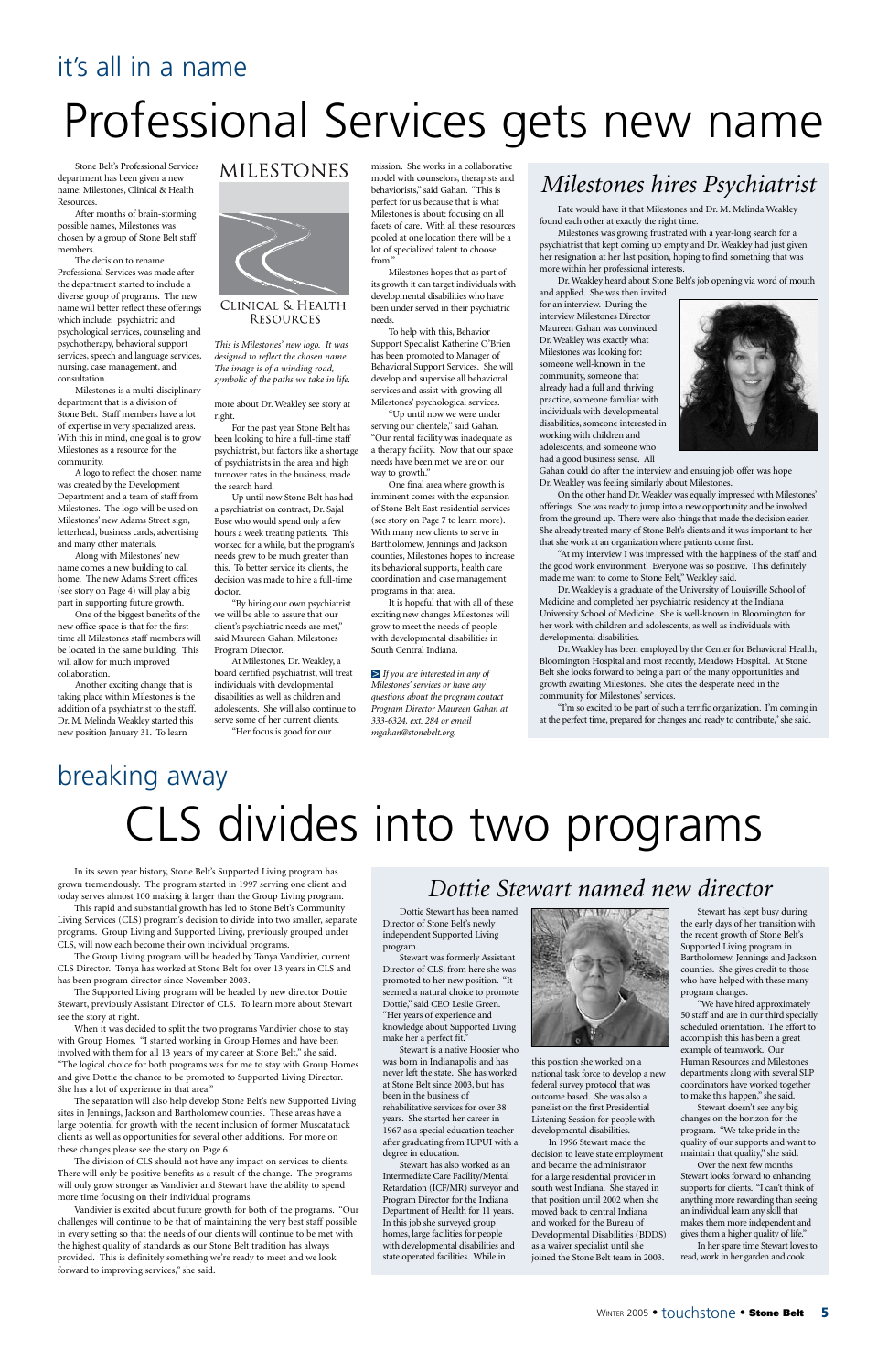## A new place to call home

Stone Belt is pleased to announce an expansion of services into Jennings and Jackson counties. These new regions will be managed with Stone Belt's current offices in Bartholomew County and will be known as Stone Belt East.

Bartholomew County and Jennings County will become home to 10 new Stone Belt Supported Living Program (SLP) clients. These new clients formerly resided at Muscatatuck State Developmental Center. There will be no office in Jennings County; services in this area will be headquartered at the Columbus offices.

Jackson County will be the home of Stone Belt's new day program. The building and program services will be headquartered in Seymour.

Read on to find out more about these exciting new changes.

#### **NEW MUSCATATUCK CLIENTS**

Admitting and preparing for Stone Belt's 10 new clients has been a long process with a lot of hard work by many staff members including the Human Resources Department and many SLP Coordinators.

Their work started in September

2004 when Stone Belt received a request from the Transition Team at Muscatatuck State Developmental Center. The team asked that Stone Belt consider providing 24-hour supports to two or three individuals currently residing at Muscatatuck. The center is slated to close by summer 2005 and needed to find community homes for its few remaining residents.

Within two weeks, the number of referrals had grown to 10 individuals.

Over the next few months, Stone Belt staff members, including new Supported Living Director Dottie Stewart, met with the referred clients. After numerous interviews and meetings, the decision was made to accept them into our program. This spurred a chain of events including a hiring frenzy and housing search. It was estimated that at least 50 new

staff would need to be hired to handle the influx of clients who require around the clock support.

On December 3, Stone Belt East welcomed its first two clients to their new home in Columbus. Tony King and Chad Effner have a beautiful historic home downtown.

The next two clients, Amanda Brewer and Enix Brewer (no relation) moved into their new home in North Vernon in the middle of a snowstorm on December 22. For more on their exciting move see the

story at right.

On December 28, Dale Mouzin and Martin Bonowski were the fifth and six clients to arrive. They are now comfortably settled into their new home in Columbus.

2005 brought to Stone Belt its final four new clients, they are slated to move in February.

So far the clients' transition from institution to community living has been very successful.

Supported Living Program Coordinator Beth Helmerich has been instrumental during the clients' move. "They are so happy to be living on their own for the first time. Little things like running out to Wal-Mart a few times a day make them feel so happy and independent. It's exciting to see the smiles on their faces."

Feedback from many of the clients' parents has been positive as well. Mariam Ogan, mother of Amanda Brewer said, "We have no complaints about Stone Belt's services. Amanda's sisters recently saw her smile for the first time in years."

Teams Coordinator Mark Norris loves seeing the clients' settle into their new homes, "It's great to watch them get an opportunity to live a different quality of life," he said.

In addition to SLP's growth with the Muscatatuck clients, there have been many other calls for service. At this time, Stone Belt will help

the Muscatatuck clients adjust before any other clients are accepted into the SLP program. However there are plans for future expansion.

#### **JACKSON COUNTY DAY PROGRAM**

Another new service to be offered at Stone Belt East is day program services.

Near the end of 2004 the Jackson County Arc approached Stone Belt to see if they would be interested in providing day program services in that area. The board approached Stone Belt because they had heard about the quality services Stone Belt provides in Bartholomew County.

After much consideration Stone Belt decided to broaden services into Jackson County. "We thought it was important to expand and meet a need in that community," said Susan Russ, Assistant Director

of Employment and Personal Resources (EPR).

Russ prepared a proposal of services for the Jackson County Arc board. The board approved Stone Belt's proposal unanimously and plans were put into motion to start services.

Russ has been key in the early development of the Jackson County day program. This is a job she's familiar with having done the same in Columbus when Stone Belt started services there.

"I am really excited about developing the Jackson County day program. It's very rewarding for me to know that the community will get quality supports and services for individuals in need," she said.

One of the main reasons Stone Belt decided to expand was the low start-up cost. Since day programming doesn't garner as much income as Supported Living, it was important that the program could break even. One thing that helped make this possible was the donation of a building for services. The Jackson County School System is allowing Stone Belt to use a building on their property rent free.

Stone Belt plans to start serving

clients in Jackson County by the end of February. About 20 clients are expected to start at that time.

Stone Belt is in the process of hiring three new staff members. Debra Barnes, former Employment Support Consultant in Columbus, has already been promoted to Team Leader for the program. She will be joined by two Instructional Associates.

Russ looks forward to the program's future growth, "A year from now I hope we have done what we said we'd do and that we do it well. We also hope that the community knows we're here and is glad we're here," she said.

*For information about Stone Belt's* >*day program services in Jackson County contact Susan Russ, Assistant Director of EPR at 332-2168, ext. 290 or email sruss@stonebelt.org.*



*Stone Belt's Supported Living program recently welcomed six new clients formerly housed at Muscatatuck State Developmental Center. They are from left to right: Dale Mouzin, Enix Brewer, Martin Bonowski, Amanda Brewer, Tony King and Chad Effner.*

### stone belt east

It may sound like an easy job moving two clients into their new home, but Supported Living Teams Coordinator Mark Norris and Program Coordinator Beth Helmerich will tell you that it's harder than it seems, especially in the midst of a snowstorm.

December 22, moving day for two former Muscatatuck clients Amanda Brewer and Enix Brewer (no relation), turned out to be less than perfect because of a snowstorm that was in progress.

Jennings County, the location of Amanda and Enix's new home, received over 30 inches of snow. However, rescheduling the move was out of the question. Norris had promised them they could move in on that date. So true to his word, Norris and Helmerich ventured through the snow to Muscatatuck to bring them to their new home.

Throughout the day the snow deepened and Norris made the decision to stay with Amanda, Enix and their staff throughout Christmas Eve and Christmas Day to provide needed assistance. Snowed in, staff were set on making the clients' first Christmas in their new home memorable. First they festively decorated the home. Then, they made sure gifts were available. In order to do this, Norris drove through the snow to Muscatatuck to pick-up their presents.

In addition to providing needed staffing during this period, Norris and other staff with four-wheel-drive vehicles made additional trips out to drive staff to and from work.

Norris and the staff also wanted to make sure the clients were as comfortable as possible. To do this Norris made numerous trips to the grocery store and Wal-Mart. Norris praises all who helped with the move and subsequent settling in. "It would not be possible for the move to happen without Beth's help and all of the direct care staff who did whatever it took to make the transition a success. Thank you to everyone for all their hard work," said Norris.

"Mark's dedication and commitment to Stone Belt clients is tremendous. Without his hard work and great leadership, Stone Belt would not be on track moving in the first group of Muscatatuck clients," said Tonya Vandivier, Director of Group Homes.

### *Staff vital in helping new clients move*



*Mark Norris and Beth Helmerich helped move two clients into their new home the week of the big Christmas snowstorm.*



*The Jackson County School System is providing Stone Belt the use of this building in Seymour for their new Day Programming services in that area.*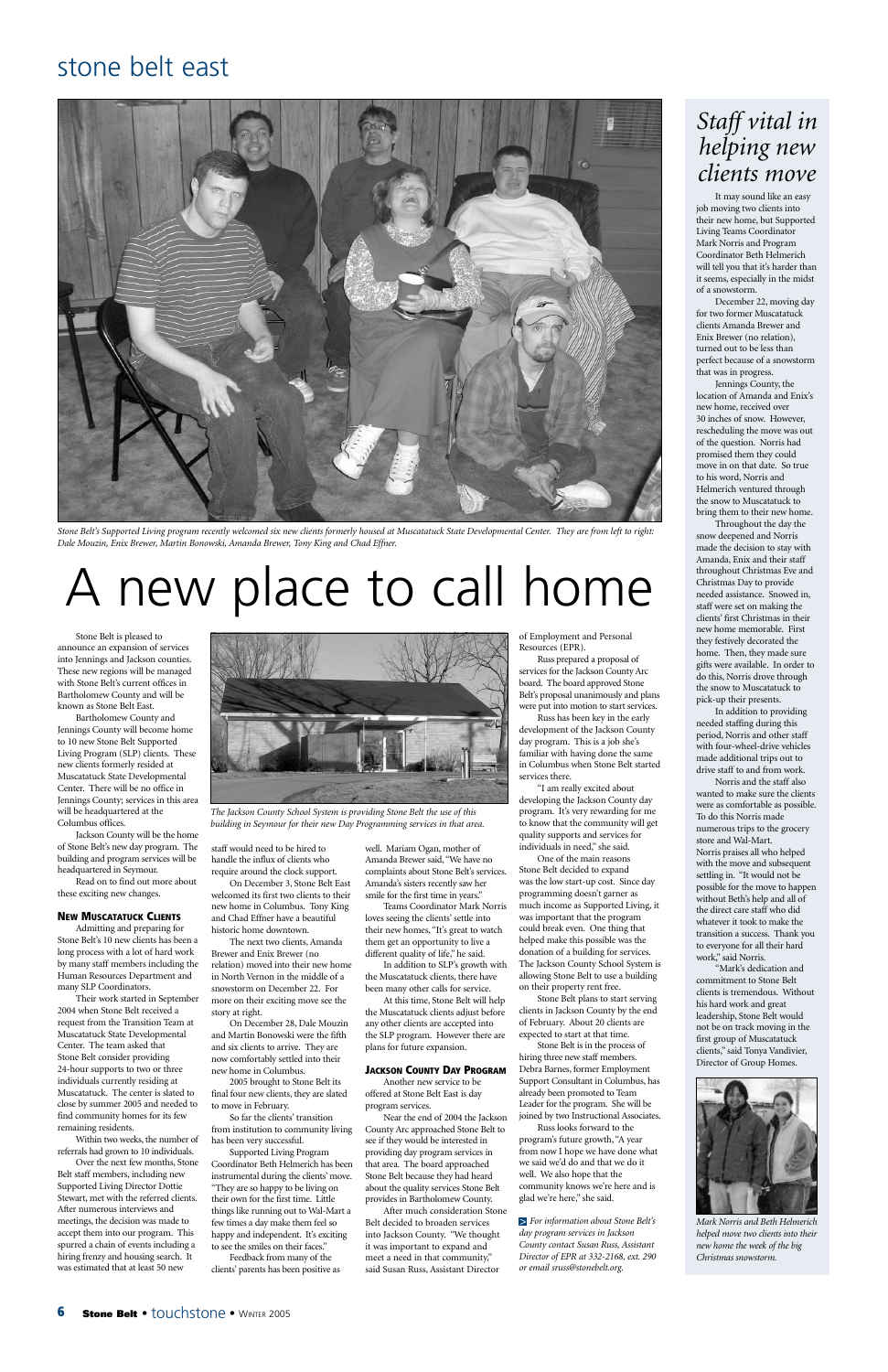Stone Belt Arc exists because there are individuals with developmental disabilities who need support to participate in and contribute to the life of our community. These individuals are life-long members of our community and by taking responsibility for their inclusion into our daily lives you can help make our community a more diverse, productive and better place to live.

Stone Belt is dedicated to being the premier service provider for these citizens. We want to be the most ardent advocate for natural inclusion and a proactive partner in helping better prepare all of our citizens to participate in this process.

Stone Belt Arc has been successfully practicing our mission of community inclusion for individuals with developmental disabilities since 1958 growing from a small group of nine clients to now serving over 1000 clients a year.

The federal government's Medicaid public health insurance program, as well as state funding, has paid for the majority of these support services but this funding dynamic is rapidly changing as government budgets are increasingly operating in a deficit. Optional Medicaid services such as those received by individuals with developmental disabilities are being seriously threatened and there is a state waiting list of close to 15,000 more individuals trying to secure funding for support services through the Medicaid Waiver. Justin Lovell (see story below) is a perfect example of someone on this list.

> • \$50 will buy admission tickets for up to 10 individuals to participate in a community event. • \$100 will buy resource materials for 10 families of young children, giving those

• \$250 will provide First Aid and CPR training to 10 staff members who work directly with clients.

• \$500 will provide developmental screenings for more than 50 children and possibly identify issues that, with early intervention, can be reduced or eliminated.

 $\bullet$  \$1000 will provide all materials needed for Life Skills Enrichment classroom instructions for one year in areas such as art, current events, cooking and sensory awareness.

Funding changes and challenges are constants in the lives of disabled individuals as well as their service providers. Stone Belt wants to offer the most effective support services to our community members with developmental disabilities and to remain the

## fund-raising Three stories illustrate need for funding

provider of choice in Indiana.

We work diligently every day to maximize the value of our financial resources, but we need your help. We have started our Capacity Building campaign to help meet these future funding challenges and to help prepare and empower every individual to participate in our community.

We believe in the uniqueness and worth of each individual. We trust that you support this principle and our efforts to carry it out. We hope you will consider making a contribution. You can use the enclosed envelope to make your donation.

Please consider how your contribution can help:

parents the information they need to provide the best developmental support for their children.

*For more information about the*  >*Capacity Building campaign or to arrange a tour of our programs and facilities please contact Larry Pejeau at 812-332-2168, ext 279 or email at lpejeau@stonebelt.org.*

## child

Justin Lovell loves to hug everyone he meets despite the many challenges his family faces.

Justin has Downs Syndrome and has received physical, occupational and speech therapies since he was an infant. His mother Gina Lovell has been encouraged by the results of these treatments and believes, as do most professionals, that early therapies greatly increase their potential for a successful life.

For the Lovell family, one important concern has been how to fund these therapies. As a family with four children, privately paying for the services just wasn't possible. So like many other families in their position, they turned to the State of Indiana for assistance.

Gina enrolled Justin in First Steps, a state-funded program that offers early intervention services to infants and young children with disabilities or who are developmentally vulnerable. In this program, Gina found an excellent resource in Shirley Stumpner, Director of Stone Belt's Infant and Child Developmental Resources. Gina selected Shirley to be Justin's First Steps Coordinator and Case Manager.

With Shirley's assistance and Gina's perseverance, Justin was eventually granted some funding through Hoosier

Healthwise and the Children's Special Healthcare program. However, these programs limit the type and amount of services an individual can receive. In fact, Hoosier Healthwise only covers medically based therapies and at anytime could determine the therapies Justin needs are no longer medically necessary.

To secure a more stable source of funding, Gina applied for Indiana's Support Services Waiver. This funding would stay with Justin for as long as necessary, and would provide funding for his therapies, as well as much needed respite care for his parents. As he ages, the Support Services Waiver would also fund residential-based services.

Justin's application for the Support Services Waiver was submitted in May 2002, a few months after the Waiver was created. Due to the high demand for this funding and the State of Indiana's financial difficulties, a waiting list of applicants formed. Justin is currently on this list, and it may be another five to seven years before he's granted funding.

Justin's challenges aren't going away, and neither are his mother's worries about how to get and fund the services he needs to be as independent as possible. "I don't know what the answer is to the State's funding difficulties, but it would be nice to know that funding would be there year after year," she said.

## Justin Lovell, boy next door



*Justin Lovell's needed therapies are dependent upon State Waiver funding that may take years to come through.*

### transition

Terry Simpson has been at Stone Belt since it started in 1959 and even then as a young boy he had a dream to be independent.

Terry lived with his father while growing up until he was a teenager when he moved into Stone Belt's first residential setting, The Cottages, in the early 70s. From there he continued using Stone Belt residential services, moving into Hite House, then Kirkwood House and finally into Travis House.

In 1997 Stone Belt started its Supported Living Program (SLP). Terry was so excited, he signed up for this new service immediately. This meant he would finally be able to fulfill his dream of living on his own. SLP would provide him independence with just the right amount of support services he needed. While waiting to receive Medicaid Waiver funding needed to make this transition, Stone Belt divided Travis House into two SLP apartments with four residents living on each side.

Despite this great push forward for the program, the transition to independence took a long time; Terry did not receive his Waiver funding from the State of Indiana until February 2003. In the meantime he prepared to live on his own. He learned many new skills and gained a new level of confidence in his ability to live independently. Today, Terry finally lives in his own apartment and receives support services from Stone Belt a few days a week Another facet to Terry's independence is his part-time job at Crazy Horse where he helps with food preparation. To get to work everyday Terry rides Bloomington Transit. While at work Terry enjoys the camaraderie on his job where he is affectionately known by co-workers as T-Bone. In his spare time Terry goes to the Monroe County Library, Adult Basic Education classes and attends church on Sundays. Some afternoons he stops by Stone Belt to visit friends and occasionally works in our Manufacturing Facility. Despite living a full and active life Terry has found that living on his own can be challenging. Recently he has had some significant medical problems. During this time he had to be responsible for getting proper medical attention and taking care of his own needs during his recovery. He also needed to learn how to live on a budget, because he was unable to work. It is times like this that Terry needs support from the community and extra support from Stone Belt.

Terry has led a life full of transitions to finally achieve his dream of being independent.

## Terry Simpson, independent man



*Terry Simpson's life of independence includes having his own apartment, a part-time job and taking public transportation.*

## senior



Joy McCune has been a hard worker since she was 19. She first proved her willingness to work as a patient at Logansport State Hospital in 1958. Joy was supported by the State at this time, but she was still expected to help with living expenses. During her time at Logansport Joy made beds, and worked in the hospital's laundry room and kitchen.

Joy didn't even let a serious injury derail her enthusiasm for work. Periodically she would have seizures and it was during one of these seizures that Joy fell and broke her hip. After enduring two surgeries she would need the use of a wheelchair, but she still cheerfully continued to work as much as possible.

After spending 11 years at Logansport, Joy spent her next 12 living in many different state institutions; she moved from Central State Hospital to Danville Nursing Home and back again before finally spending 12 years at a nursing home in Marion.

All this instability changed in 1993 when Joy entered Stone Belt's residential living program. Her first home was Southern House where she made friends quickly.

Also, at this time Joy worked in Stone Belt's Manufacturing Services program. In the workshop, she was always willing to learn a new job. Her motivation for working was her love of shopping.

After a while Joy ventured out to find a community job.

Stone Belt's Employment and Personal Resources (EPR) staff helped her gain a number of different community jobs including stints at Sabin Corporation, Steak & Shake and O'Charley's.

In 1998 Joy received State Waiver funding and moved into an apartment with one roommate. With Stone Belt's assistance Joy lived even more independently and she still continued to work. Because she received paychecks she was entitled to extra money from state Individual Community Living Budget (ICLB) funding. ICLB is a program that provides money based on income level.

In 2004, at the age of 65, Joy finally decided it was time to retire. This seemingly happy time in life turned hard when without a paycheck Joy lost her ICLB funding. Joy's monthly income has now been reduced to \$651 in Social Security funding. Her rent is \$381 which doesn't leave much for leisure activities.

Due to this financial burden Joy is back looking for work. She enjoyed her short retirement, sleeping in and visiting friends, however she misses having extra money that allows her to enjoy her independence.

Today individuals with developmental disabilities are living longer due to improvements in medical care and there are no new funding sources available for this growing group of senior citizens. Joy McCune will have to continue to work in order to have the funds needed to enjoy her senior years like any other retiree.

## Joy McCune, working woman

*Joy McCune at work in the 10th Street Manufacturing facility. Joy had to return to work after retirement due to a lack of funding.*